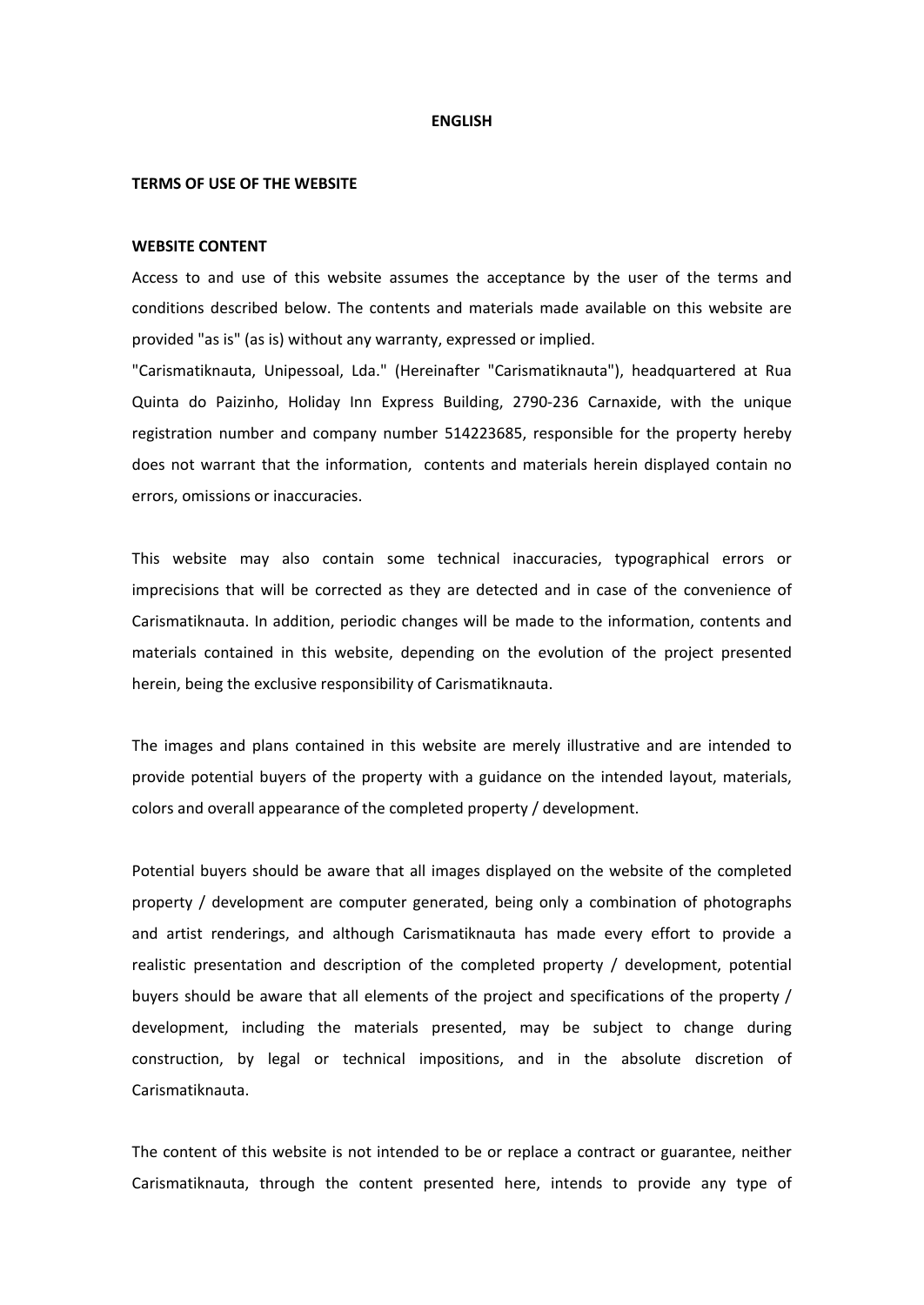guarantee, express or implied, in relation to the final property / development. All marketing and advertising material contained on this website does not constitute a service proposal, offer or commitment for sale by Carismatiknauta, and Carismatiknauta may withdraw from any negotiation with any promissory buyer resulting from or in any way related to the information or data provided this website.

The content of this site is intended only to provide general information. Carismatiknauta will not be responsible for any damages resulting from the use of the information contained in this website.

# **LIABILITY**

Under no circumstances shall Carismatiknauta or its partners, employees, representatives or suppliers be liable for any damages or claims of any third party, including but not limited to any damages resulting in loss of profits, revenues or other similar losses, whether by contract, non-performance or otherwise resulting from the use or inability to use the materials available on this website.

# **PERSONAL USE AND INTELLECTUAL PROPERTY RIGHTS**

The use of this website shall only be for legal and legitimate purposes.

Any use of the content of this website, other than to its mere downloading and / or temporary storage for the purposes of viewing on a personal computer, is expressly prohibited, except with the express consent of Carismatiknauta.

The user may transfer a copy of the information contained on this website to a computer for domestic and non-commercial use, but is not authorized to copy, use, modify, distribute, reverse engineer or otherwise exploit copyright or proprietary rights available on this website, except with the express consent of Carismatiknauta. Use of any software available on this website for download is subject to the terms of the applicable license agreement that accompanies or is included with the software. All trademarks and / or other designations used in the trade included in this website are trademarks of their respective owners and their unauthorized use is expressly prohibited. Unauthorized use or unauthorized reproduction of the website content or use of the website content in violation of these terms and conditions may result in infringement of trademark, copyright or other rights reserved, as well as provisions of law civil and criminal.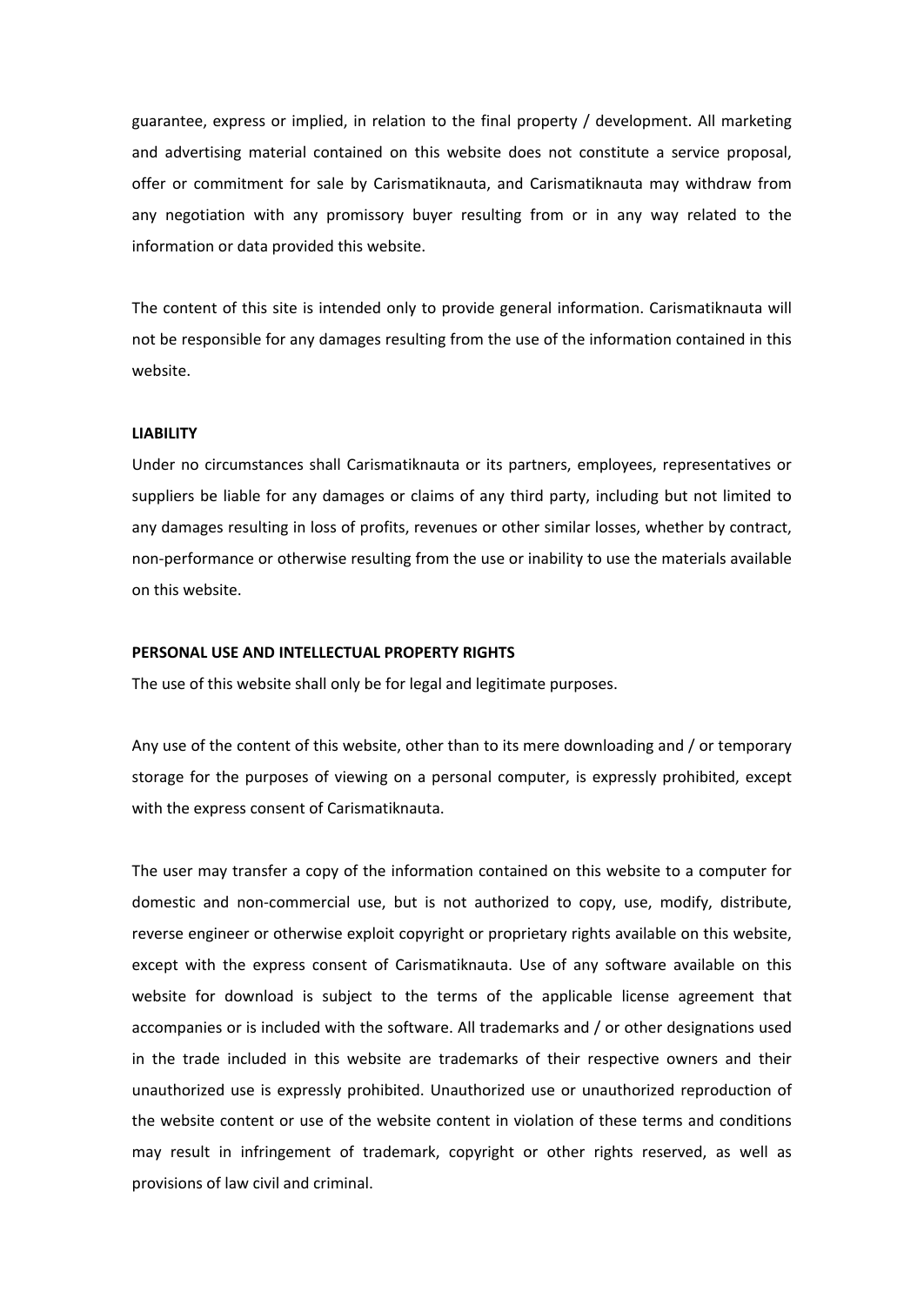### **INDEMNITY**

The user agrees to indemnify Carismatiknauta and its partners, employees, representatives or suppliers for any claims, losses, liabilities, damages and expenses (including legal fees) arising from or in relation to the unlawful use of this website and its content.

# **AUDIOVISUAL MATERIAL**

The images and plans presented on this website, whether informative or product descriptions, features and services, are generated by computer, being only a combination of photographs and artist renderings, therefore are intended to be merely illustrative and non-binding, and may be subject to change by Carismatiknauta at any time, by legal or technical imposition, being the visual representation of the features and characteristics is merely exemplary.

# **COOKIES POLICY**

Carismatiknauta is committed in ensuring that the privacy of users of the website is protected and that it complies with its obligations under the Data Protection Act. Carismatiknauta's Privacy and Cookies Policy explains how will be treated any personal information that users provide when using this website. It also contains a description of Carismatiknauta's use of Internet cookies and some of the security measures used to protect the privacy of users.

When the user registers on the website, the information choosen to fill out on the website forms will be collected. This information will be gathered and processed to efficiently manage any transactions, as well as be used to develop and improve the services provided. The aggregated information may be used to monitor the use of our services and to assist Carismatiknauta in developing and improving the website. The aggregate information and statistics do not, however, include details that can be used to identify users.

All cookies can be disabled through the options of your browser: Chrome: https://support.google.com/chrome/answer/95647?hl=pt Explorer: http://www.microsoft.com/privacystatement/pt-pt/core/default.aspx Firefox: https://support.mozilla.org/pt-PT/kb/Activar%20e%20Desactivar%20cookies Safari: http://www.apple.com/pt/privacy/use-of-cookies

## **APPLICABLE LAW**